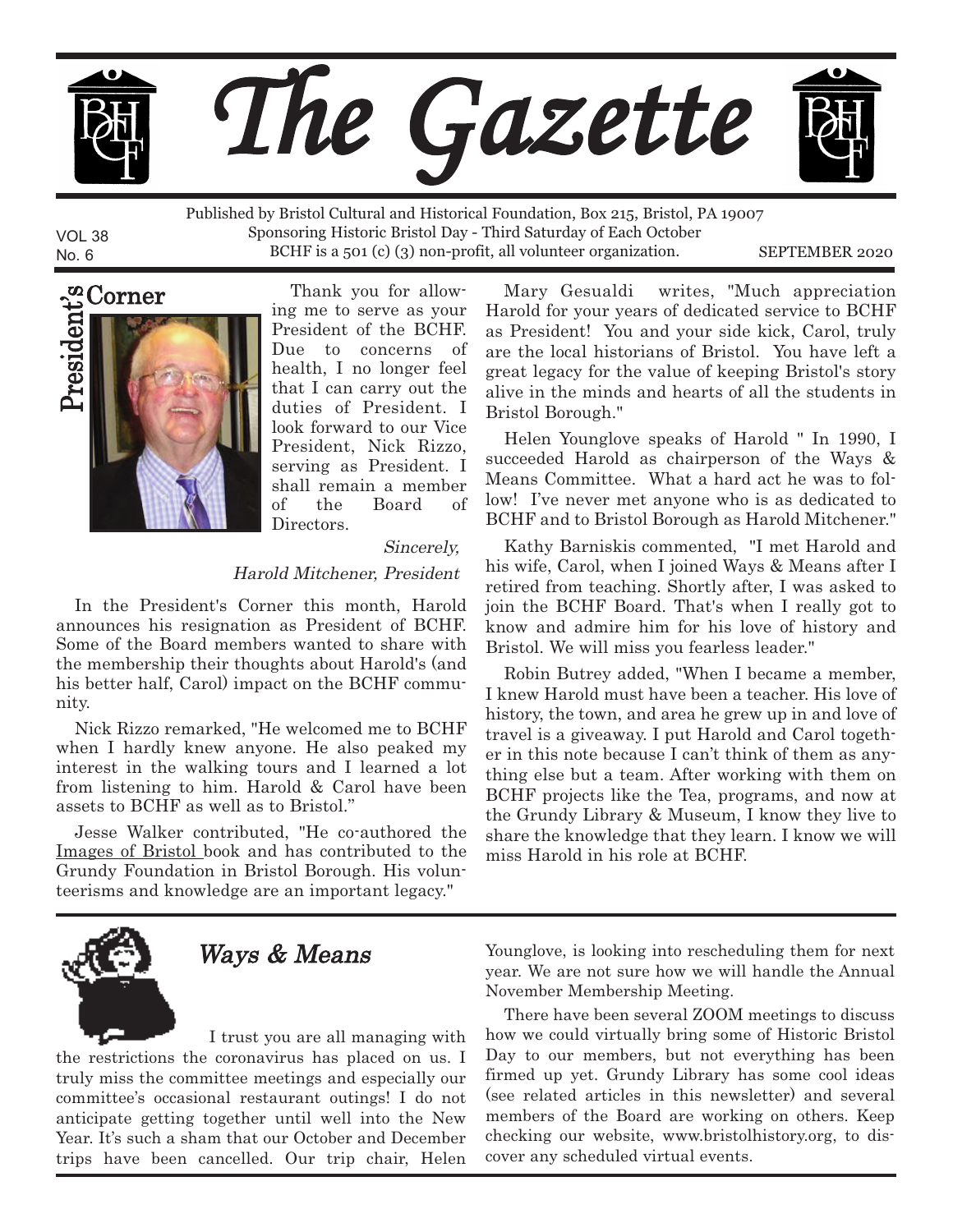#### VIRTUAL HISTORIC BRISTOL DAY Virtual Scavenger Hunt to be hosted by the Grundy Library for Historic Bristol Day

COVID-19 may have changed plans for Historic Bristol Day 2020 this year, however, we are still honoring our town's history through a Bristol "Then and Now" Virtual Scavenger Hunt, hosted by the Grundy Library's Archive! By using digitized photographs of Bristol Borough historic sites available on the Grundy Library's website, participants will be able to "hunt" for former Bristol establishments around town. Simply print out the selected images of Bristol "then" locations, visit Bristol to find the

current or "now" location, then snap a picture of the former building over top of its current location. Post it to social media and tag the Grundy Library, or email your entries to archive@grundylibrary.org. The contest will be open from October 1st through 11:59 PM on October 17th (Historic Bristol Day). Participants who find every location and submit their "now" photographs to the Library will be entered into a drawing to win a prize! More details to come as we approach October!

# Celebrate Historic Bristol Day by Creating a Time Capsule!

The Grundy Library will be giving out "Create a Time Capsule" Take Home Kits for school age children. The kits will be available to pick up beginning October

17th while supplies last. To find out more visit us at www.grundylibrary.org or call the Grundy Library at 215 788-7891.



Barbers & Barber Poles

The barber pole has long been recognized as a sign where a certain business was conducted. The origin of the barber pole can be traced back to the Middle Ages. Hundreds of years ago barbers didn't just cut hair and trim beards; they also worked as dentists and surgeons. In the 19th century, barbers were called "Tonsorial Artists". The red and white stripes of the barber pole originated from a practice known as bloodletting. This method was used to treat everything from the com-

mon cold to deadly diseases. The bloody bandages associated with bloodletting were represented by the red and white stripes while the barber pole itself symbolized the stick that people gripped onto during the procedure to encourage the veins in the arm to stand out more prominently.

In the Middle Ages, the crude instruments were formed from sharpened flint and oyster shells. By the mid 1500s, English barbers were banned from providing bloodletting treatment, although they could continue to extract teeth. In Colonial times, a barber cut hair, shaved beards, made wigs, and performed dental work. Today the barber pole reminds us of the interesting history of the profession of barbering.

Many barber poles in America also have blue stripes. Some sources cite this as a tribute to America; others say it represented the blood in the veins; whereas, the red symbolized arterial blood. The spinning barber pole creates a visual illusion in which the stripes appear to be traveling up and down the length of the pole.

In checking with some directories from the 19th century in Bristol, the following men were listed as having their barbershops on Mill Street in 1871: Frederich Mauer, Joseph Morgan, and Samuel Stockton. In the 1890s these men were listed as barbers: Asher Conn, Edward Hurst, Anthony Lee, Jacob MacInteer, Henry Molden, George Munce, William Munce, Jr, W.M. Beurke, P.F. Callahan, Isaac Morris, George Munck, Jacob McIntye, Charles Neff, Frank Peirce, John Price, and Charles Weber. These barbershops were located in various parts of Bristol.

The Bristol Cultural and Historical Foundation

urges everyone to stay safe . . . wear a mask, wash your hands and practice social distancing. Let's make 2021 the year when we can all get back to normal.

We look forward to trips and activities and seeing everyone in person once again.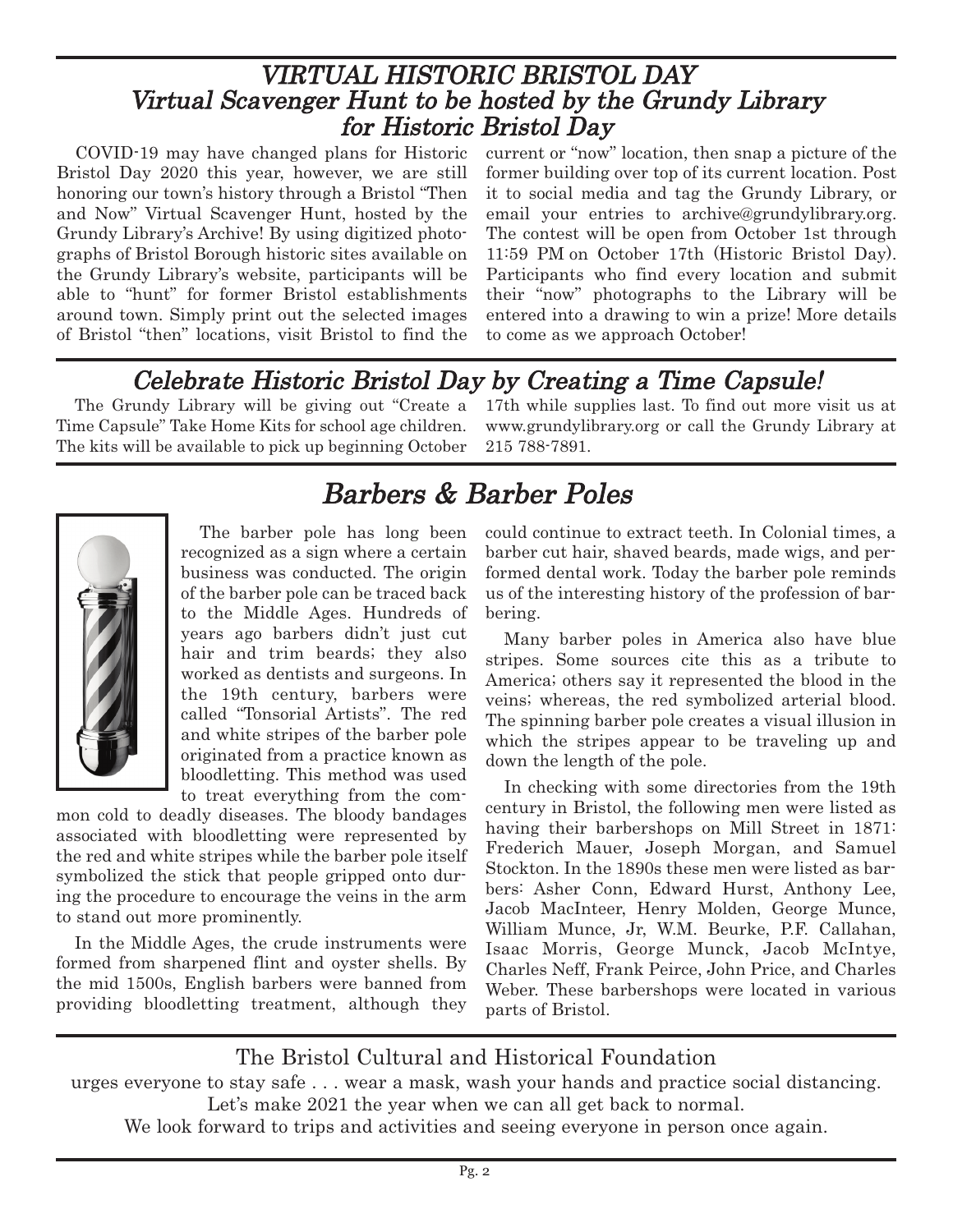# Vendors, Vendors, Vendors

Each year on Historic Bristol Day vendors line Radcliffe Street with hand made products and artwork. Some of these vendors have been supporting Bristol Day for quite some time and are hoping you will find them on their website and see what they have to offer this year. We will continue to update the website as we get web addresses or Facebook or Instagram pages for our vendors.

Please take the time to see what our vendors have to offer from the comfort of your home. Support out local non-profits. If you should have any questions about a vendor you don't see listed here, please email me and I will get you their contact information. I can be reached at bmolczak@gmail.com

Damsel in Defense www.mydamselpro.net/DorotheaP Diane's Unique Boutique Wreaths www.facebook.com/DianesUniqueBoutiqueWreaths/ Joan's Gems and Jewels www.facebook.com/groups/492208820954736/ Delaware Valley Brokerage (Health Insurance) www.dvbsinc.com Pen Ryn Manor www.penryn.org Craig Hackett www.craighackett.com SeniorLAW Center www.seniorlawcenter.org/ Anthony Messina Real Extate www.anthonymessinarealestate.com Bucks County Genealogical Society www.bucksgen.org

The BCGS is a dedicated group of genealogy enthusiasts sharing our passion for researching family history, especially in (but not limited to) Bucks County, Pennsylvania.

www.harryhelmet.com www.jewelryonthefive.com or jewelryonthe5 on Facebook which is a public page. www.scotlndandbeyondtravel.com Anthony (The Dog Bone Guy) www.thedogboneguy.com facebook: DogBone Guy instagram: @dogboneguy www.bestdarnkettlecorn.com/ National Alopecia Areata Foundation (NAAF), www,naaf.org donations accepted online Radcliffe Insurance www.radcliffeinsurance.com Karen and John's Crafts Facebook marketplace www.facebook.com/BHSAAA/ www.newyorklife.com/agent/jyoung08

#### Margaret R. Grundy Memorial Museum Participates in Historic Bristol Day 2020

To keep the tradition of Historic Bristol Day alive, the Grundy Museum will participate and support the Bristol Cultural and Historical Foundation's Historic Bristol Day 2020.

A Take-Home Victorian Craft for teens through adults and a family pack of coloring pages with a scavenger hunt will be available for curbside pickup on Bristol Day. Pickup time will be determined and posted. These are items that everyone can enjoy at home or on a walk around Bristol Borough.

Our new Grundy Museum "Walk and Talk Tour" will be offered two times during the day. This is an outdoor docent led tour of the Grundy Campus that is available by advanced registration only. Topics include the Grundy family, Library history, artist Joseph Pavone's sculpture of Joseph Grundy, architecture of the Museum and future projects by the Grundy Foundation. Social distancing guidelines will apply and masks must be worn. Details about times and registration will be made available soon.

Content on the Grundy Museum YouTube channel and social media pages will focus on the Grundy family's impact on Bristol in honor of Bristol Day.

A "Grundy Selfie Station" will be open in Margaret's Garden on Historic Bristol Day. Stop by and have your selfie taken in one of Bristol Borough's beautiful riverfront gardens.

Executive Director, Mr. Gene Williams, and the Museum Staff are happy to make sure we don't skip a beat this year and are happy to participate and support the efforts of BCHF.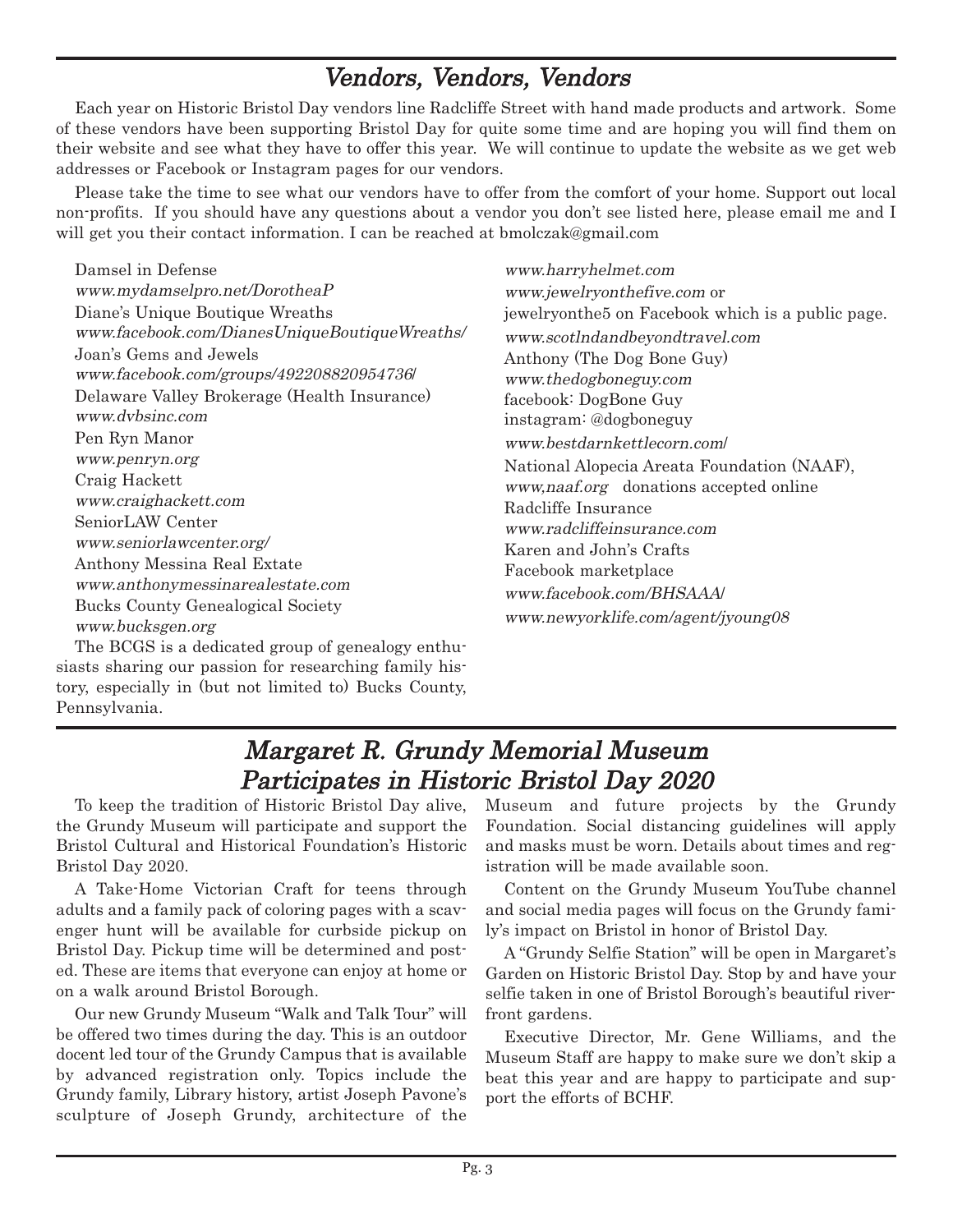### Bolton Mansion

Phineas Pemberton was born January 31, 1650 in Bolton, England. He was educated there and got a job in a grocery store. He was attracted to the Society of Friends (Quaker), as was William Penn. Penn obtained a charter for land in America from King Charles II. This land became the states of Pennsylvania and Delaware.

Penn came to America on the ship, Welcome, in 1682. Pemberton followed on the ship, Submission; with his wife Phoebe Harrison Pemberton. They disembarked at Philadelphia in 1682.

Penn had Phoebe's father, James Harrison, take charge of the construction of his country home (Pennsbury Manor. Penn sold land to Phineas and also to his father-in-law, James Harrison, outside of Penn's Manor. Phineas Pemberton established his home on 500 acres in what is now Holly Hill in Levittown and called it Bolton Mansion after the town where he was born.

With Penn's help, Phineas got involved in government. In Philadelphia, which at that time was the capital of Pennsylvania, he was in the Provincial Council for three years and then became President of the Pennsylvania Assembly for six years. Phineas was also surveyor-general in charge of laying out the roads. He also had the job of registering ear marks on cattle and pigs, since there were no fences. In addition, he kept records for Bucks County's marriages, births, and deaths.

Phineas died on March 1, 1702 at 52. He was buried on a plot of land opposite Biles Island where his first wife, Phoebe, had been interred. When United States Steel bought that property, the graves of Phineas and Phoebe Pemberton were moved to the grounds of the Pennsbury Manor property.

Bolton Mansion served as the seat of the County in the

#### early days of Bucks County. Official government work was done there, meetings were conducted, and funds were transferred before the county seat moved out of Bristol Township.

In 1937, the Pemberton family donated their farm and Mansion to the University of Pennsylvania as part of their Veterinary School of Medicine. In 1947, the University sold the property to U.S. Steel. Eventually, William Levitt purchased it for his Levittown housing development. The house also served as the offices for

William Levitt during the construction of the Levittown community. In time, Levitt gave the Mansion and the land surrounding it to Bristol Township for its municipal offices and police station.

In 1966, Bristol Township vacated the property and it soon was vandalized. The fire marshal suggested demolition.

After doing research on the history, Levittown resident, Jim Snow, realized the importance of Bolton Mansion to Bristol Township. Jim and a small group of local residents formed The Friends of Bolton Mansion in 1971 and fought to keep the Mansion from being demolished. Bolton Mansion was sold to The Friends of Bolton Mansion for \$1 and shortly thereafter joined forces with Bucks County Conservancy to begin restoration efforts.

The Friends of Bolton Mansion, to this day, work diligently to preserve Bolton Mansion as an historic museum and residence. This volunteer organization, by fostering programming and events, has been able to recreate this time in the history of Bucks County and bring the Mansion back to its original glory.

Credits: BCCT Carl LeVo, Images of America - Bristol by Harold & Carol Mitchener.

#### The Silkworm Industry In Bristol

In 1844, there was an industry in Bristol to grow silkworms and the production of silk worm cocoons.

Standing along the Delaware River, the building was in the back of the Wildman house at Washington and Radcliffe Streets. It was a three-story building.

Mulberry trees were hgrown for the leaves that fed the worms. The trees were planted from a point where the Colonial Theater stood, near Penn and Wood Streets. The ground went as far west as Pond Street and north near Jefferson Avenue. William Booz of Cedar Street was employed in this industry. His duties were to gather the mulberry leaves from the grove of trees and feed them to the worms. There was a movement in the U.S. to get rich raising silk worms. In a few years, the business stopped and the building was removed.

By 1876, the Grundy Mill arrived and wool was used there and was very profitable. Around that time, Mrs. Appleton had her factory on Buckley Street to manufacture ladies woolen stockings and underwear.

At the present time, there are no known factories manufacturing natural material to make cloth.

Information from the Grundy Library Historical Collection

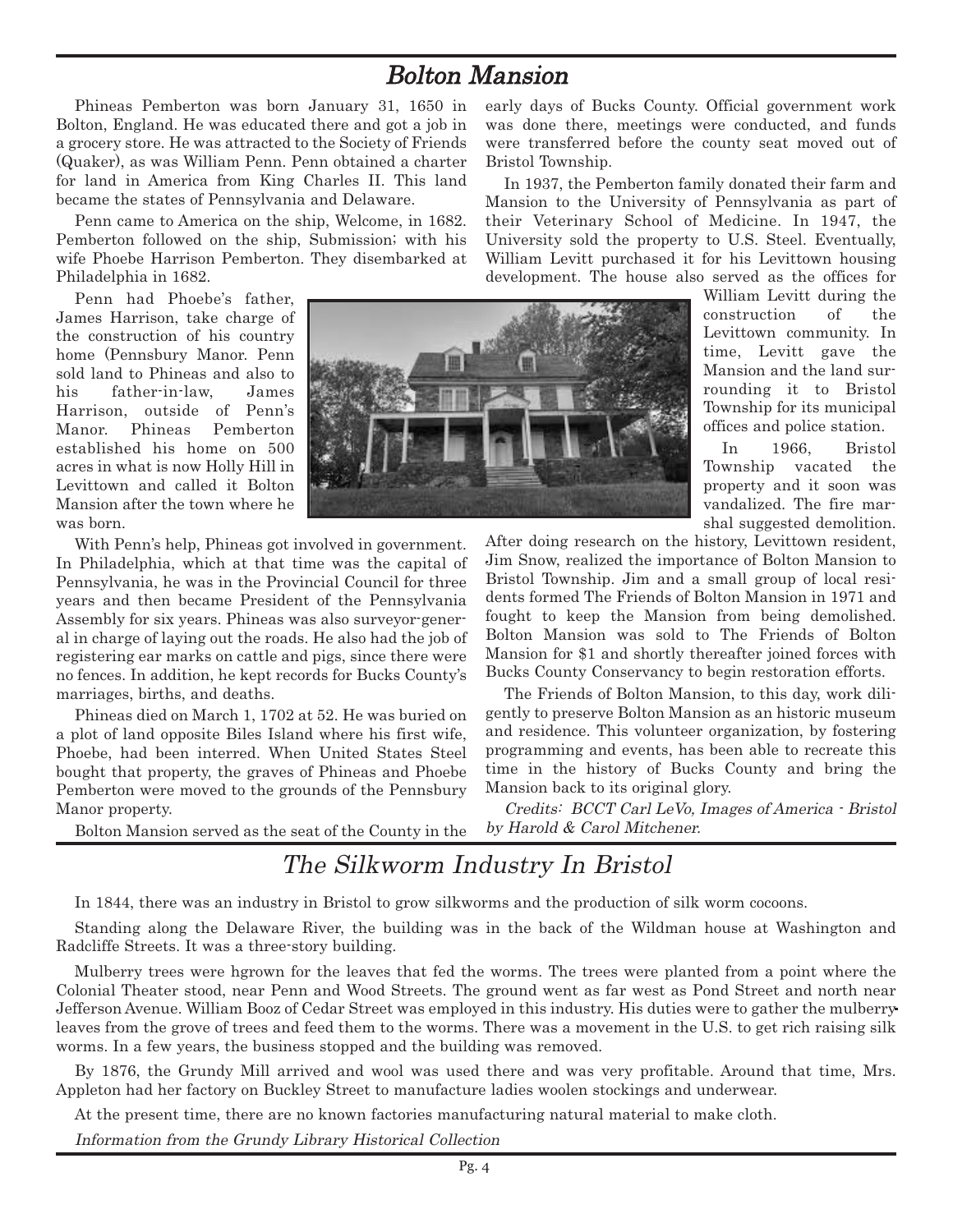## **Out Of The Past**

The following items were excerpted from SEPTEM-BER 1930 issues of THE BRISTOL COURIER.

9/2 - - "School Opening. We have the largest selection of school supplies in town. School Companions  $\cdot 10\ell$  to \$1.00. School Bags  $\cdot$  25¢ to \$5.00. Regular Pencils  $\cdot$  3 for 5¢. NORMAN STATIONERY, 420 Mill Street."

"Install before Cold Weather! R-S Oil Burner. Burns cheaper grade fuel. Will not interfere with radio. \$375. Tank extra. No pump to buy. FRANK B. MURPHY, 342 Hayes Street."

"FOLLO THRU GOLF LINKS (18 holes). Now Open! If you don't know how to play, we'll teach you. Located at Alexander's Service Station, Highway below Mill Street."

9/4 - - BRISTOL SCHOOLS' beginners total 186 on first day. The beginners for the first day in the Bristol public schools total as follows: Harriman building, 47; Bath Street school, 30; Jefferson Avenue building, 33; Washington Street school, 38; Wood Street structure, 25; Beaver Street school, 13.

"W.T. GRANT CO., Pond and Mill Streets . . . Grant's prices are lower, values are bigger than they have been in years! New Fall Sweaters - \$1, Women's Silk Hose - 89¢, Women's Rayon Bloomers - 50¢, Infant's Rubber Pants - 25¢."

"ROCKEY'S Specials! Fresh Country Eggs - 45¢ doz., Scrapple  $\cdot$  2 lbs. for 25¢, Homemade Potato Salad  $\cdot$  25¢ lb., Virginia Baked Ham - 20¢ for 1/4 lb., Blood Pudding - 35¢ lb., Limburger Cheese - 47¢ lb. 238 Mill Street."

9/6 - - "The Improved WHIPPET, Advanced in Beauty, Comfort, Smoothness and Safety. World's Lowest Priced 4-Door Sedan - \$585. Willys-Overland Inc., Toledo Ohio. JENKS H. WATSON, 1520 Farragut Avenue."

"FOR RENT. Brick and stucco dwelling, 1717 Farragut Ave. 6 rooms and bath. Hot water heat and all conveniences. Garage. \$45." "Rooms by the Week. \$3 and up. Board optional. Apply BRISTOL HOUSE, Radcliffe and Mill Streets."

9/10 - - "New MARKET HOUSE. Will open Friday, September 12, at Farragut Ave. and Monroe Street. Fruit, Produce, Fish, Oysters, Clams. All goods at cut prices. If you can't stop in, phone Bristol 185. All orders delivered."

"Now Open! ESTHER'S MARINELLO BEAUTY SHOP, 331 Buckley Street. Special for September! Permanent Waving on the New Nestle Triplex Machine - \$7. Esther V. Boyle, Cosmetician."

9/12 - - NEW SHOE STORE WILL OPEN ON MILL STREET TODAY. A new shoe store will open at 413 Mill Street today. It is one of the chain conducted by the National Shoe Stores, Inc. Mr. Sisslyn will be the manager.

"HOFFMAN'S CUT-RATE, 310 Mill Street . . . 60¢ Sal Hepatica - 39¢. 65¢ Pond's Cold Cream - 45¢. 50¢ Conti Castile Shampoo - 39¢."

"BRISTOL RADIO SHOP, 226 Mill Street . . . Philco Baby Grand Radio. The first real, big-performing, 7-tube radio with genuine Dynamic speaker. all-in-one compact walnut cabinet. Only \$49.95, less tubes."

9/18 - - IMPROVING HOSPITAL. Dr. J. Fred Wagner is adding X-ray equipment to his hospital and when the building is completed and the equipment installed, the Wagner Hospital will be <sup>a</sup> very well-equipped institution.

"BRISTOL FRUIT & PRODUCT MARKET, 214 Mill Street . .. 30-lb. basket Penna. large potatoes cut to  $70¢$ , 5-8 basket eggplants  $\cdot$  cut to 50 $\ell$  or 5 $\ell$  each. Extra fancy bananas  $\cdot$  15 $\ell$ , 19 $\ell$ , 25¢. Doz. large clams  $\cdot$  3 for 10¢ or 35¢ doz. Extra fancy large fresh scallops  $-39¢$  lb. Flounders  $-2$  lbs.  $25¢$ ."

9/19 - - HEADLEY DECLARED QUOIT CHAMPION HERE. Jess Headley has been proclaimed the single championship quoit pitcher of Bristol, after defeating each of his opponents. Headley pitched the finals against Russell Burton.

"Come in today! Choose your new suite from our Kroehler display. Standard quality 2-pc. suite in mohair and moquette, as national advertised, \$150. SPENCER \$ SONS FURNITURE. Corner Mill and Radcliffe."

9/20 - - FIRE TOTALLY DESTROYS FUSES PLANT HERE TODAY. One Girl Employee Seriously Burned. Flames, following an explosion, according to employees, swept through the plant of Samuel Jackson & Sons, Inc., fuses manufacturers, just south of Bristol Borough, this morning. The girl burned is Estelle Meile, 24 of Emily Avenue, Croydon. She is in Harriman Hospital.

TULLYTOWN BOROUGH HAD 26 TRAINS DAILY. Years ago, many people were surprised when told of the frequency of mails in and out of Tullytown Borough. The town, with but 700 souls, had 14 mails daily. At that same time, there were 26 trains which stopped at the Tullytown station every 24 hours, and the place boasted of trolley service every half hour.

9/23 - - "Play Golf on Legion Course! Open Evenings, 7 to 11. 25¢ for First Game; 15¢ for Repeat Games. Prizes for Ladies Every Tuesday Evening. Prizes for Man Every Thursday Evening. Ladies with Escorts Free on Wednesday Evening after September 28. Operated by and for ROBERT W. BRACKEN POST 382, AMERICAN LEGION."

9/24 - - TAX OFFICE TO BE OPEN EVENINGS. The borough tax office, Municipal Building, will be open Thursday and Friday evenings and also on Saturday afternoon of this week, and will also be open on Monday and Tuesday evenings of next week. The additional hours are to afford an opportunity to taxpayers to pay their school tax before it becomes delinquent after September 30.

9/25 - - SEA SCOUTS TO HOLD REGATTA HERE ON SAT-URDAY. Bristol will be the scene of much activity on Saturday when the Sea Schouts of three Sea Scout Ships assemble here to take part in.the first regatta for the Sea Scouts held in this county. The grounds and floats behind the Elks home have been turned over to the Sea Scouts for this event.

"AMERICAN STORE CO... Big  $19¢$  and  $25¢$  Sale! Asco Vanilla Extract - 19¢ bottle. Asco Pure Fruit Preserves - 19¢ jar. Asco Fancy Golden Bantam Sugar Corn - 2 cans, 25¢. Victor Blend Coffee - 25¢ lb. Loin Lamb Chops - 45¢ lb. Finest Round Steaks or Roasts - 29¢ lb."

9/29 - - BRISTOL HIGH LOSES OPENING GRID GAME. Goes down to Defeat before Jenkintown by Score of 6 to 2. Playing for Bristol: Tulio, left end; Collins, left tackle; Wright, left guard; Aita, center; Britton, right guard; Gallagher, right tackle; Dougherty, right end; Pieo, quarterback; Gaffney, left halfback; Bornice, right halfback.

ST. ANN'S ELEVEN OPENS SEASON WITH A VICTORY. One-sided Game Ends on Sullivan's Field at 19 to 6. Local lineup: Roe, R.C. Greco, Moffo. Substitutes were: Marino, Kornstedt, Angelo, Missera, Quici, Sabatini, Stallone and Pope.